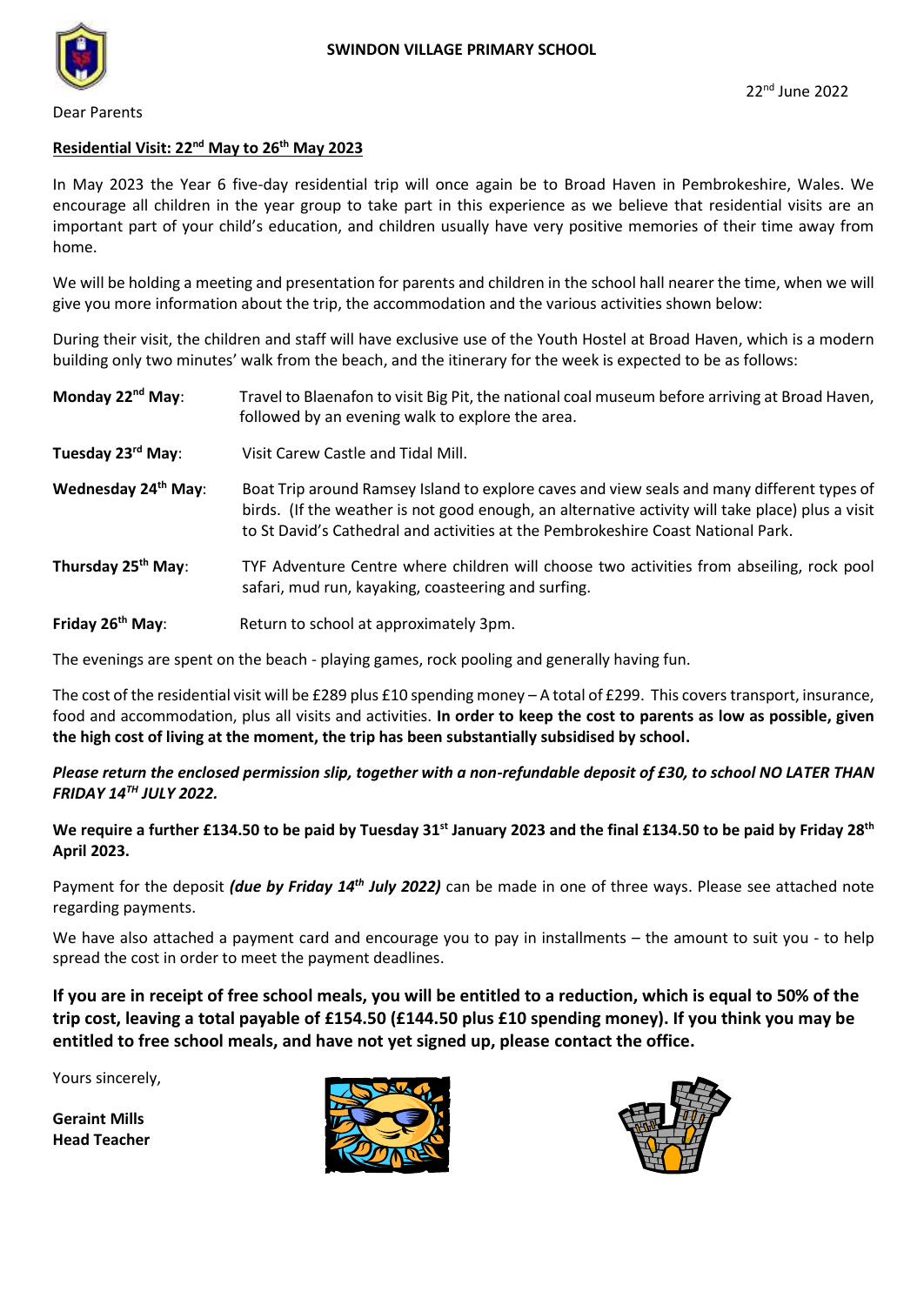

**Swindon Village Primary School**

#### **Y6 Residential Trip to Broad Haven**

#### **Clarification of Payment Methods**

Payment can be made in one of four ways:

- 1. **Our Online Payments Facility** (if you have not yet registered, please contact the Office)
- 2. Cash
- 3. Cheque payable to Swindon Village Primary School (SVPS).

*For options 1 to 3 above, we will require a further £134.50 (Free School Meals Pupils £62.25) to be paid by Tuesday 31st January 2023 and the final £134.50 (Free School Meals Pupils £62.25) to be paid by Friday 28 th April 2023.*

- 4. **Standing Order** *(NOT including the deposit which needs to be paid by Friday 14th July 2022 - this is by far the easiest (and least painful) way to do it, and we would encourage as many people as possible to pay by monthly standing order).*
	- **MONTHLY:** 9 x monthly payments (1<sup>st</sup> September 2022 1<sup>st</sup> May 2023): = 8  $\omega$  £30 per month followed by 1  $\omega$  £29 / (Free School Meals Pupils – 8  $\omega$  £14 per month followed by 1 @ £12.50)

You will need to set up a standing order to us via your bank and the details that you will need are:

- Account Name: Swindon Village Primary School
- Sort Code: 20-20-15
- Account Number: 90682241
- Ref: Broadhaven (+ your childs name)

*\*\* Please DO NOT use these details to do a bank transfer – if you would like to transfer money online to school, please use our online payments system using the appropriate code for your child.*

If you need any help with this, please don't hesitate to contact me – either by phone on 01242 690016 or by email on: bursar@swindonvillage.gloucs.sch.uk

We would also be grateful if you could indicate on the permission slip if you have set up a standing order.

Thank you

**Debbie Gronow Business Manager**